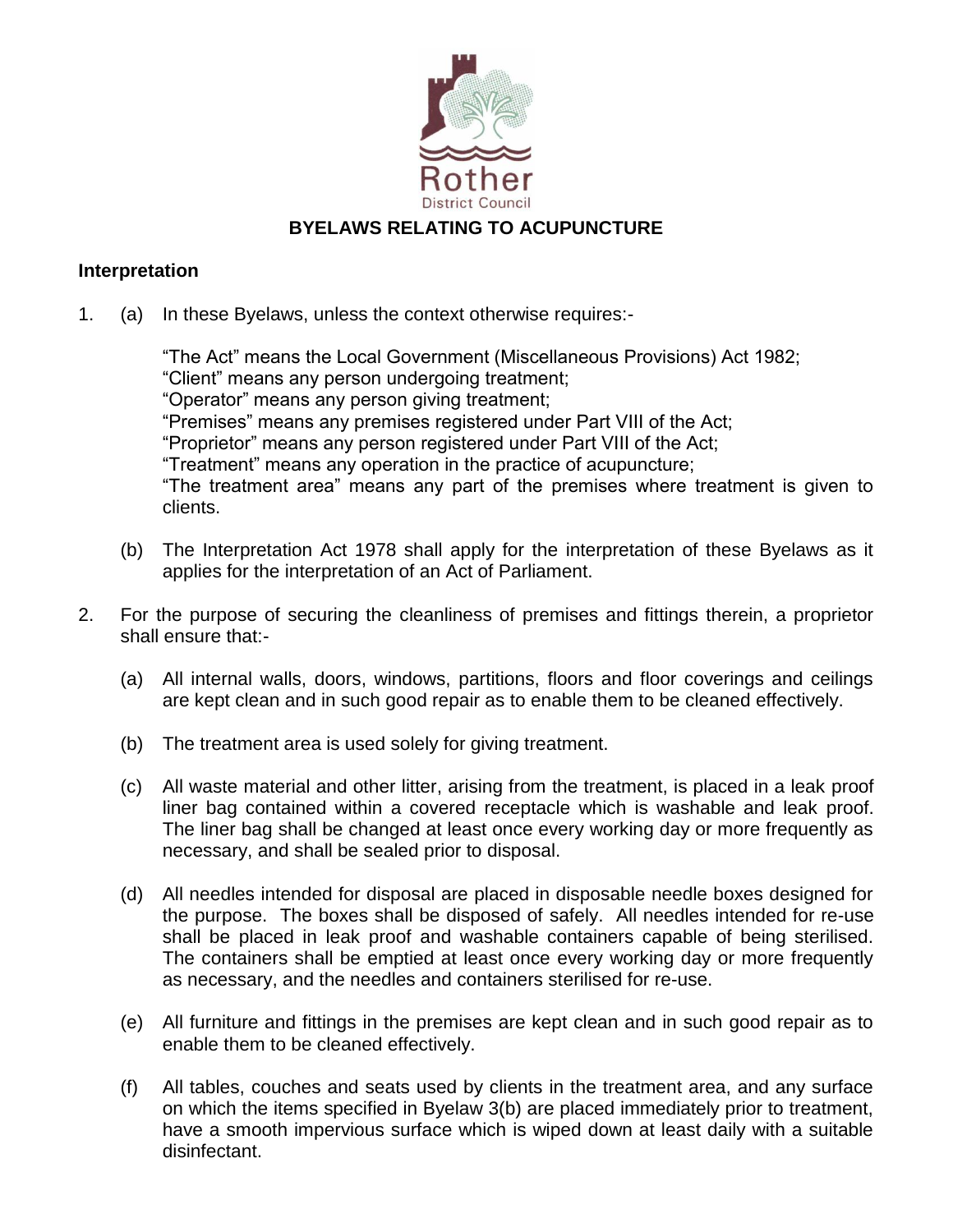- (g) Where tables or couches are used, they shall be covered by a disposable paper sheet which shall be changed for each client.
- (h) A notice or notices reading "NO SMOKING" are prominently displayed with the treatment area.
- 3. For the purpose of securing the cleansing and, so far as is appropriate, the sterilisation of instruments, materials, and equipment used in connection with the treatment:-
	- (a) An operator shall ensure that, before use in connection with treatment, any gown, wrap, or other protective clothing, paper or other covering, towel, cloth or other such article used in the treatment:-
		- (i) is clean and in good repair and condition and, so far as is appropriate, is sterile;
		- (ii) has not previously been used in connection with any other client unless it consists of a material which can be, and has been, cleaned and, so far as is appropriate, sterilised.
	- (b) An operator shall ensure that any needle, metal instrument, or other item of equipment used in treatment, or for handling instruments and needles used in treatment, is in a sterile condition and kept sterile until it is used.
	- (c) A proprietor shall provide:-
		- (i) facilities and equipment for the purpose of sterilisation (unless pre-sterilised items are used) and of cleansing, as required in pursuance of these Byelaws:
		- (ii) sufficient and safe gas points and/or electrical socket outlets to enable compliance with these Byelaws:
		- (iii) a constant supply of clean hot and cold water readily available at all times on the premises;
		- (iv) storage for all items mentioned in Byelaws 3(a) and 3(b) above, so that those items shall be properly stored in a clean place, so as to eliminate, as far as practicable, the risk of contamination.
- 4. For the purpose of securing cleanliness of operators:-
	- (a) An operator shall, while giving treatment, ensure that:-
		- (i) his/her hands and nails are washed and scrubbed clean and finger nails are kept short;
		- (ii) he/she is wearing a clean and washable overall or a disposable covering which has not previously been used with any other client;
		- (iii) he/she keeps any open boil, sore, cut or open wound on an exposed part of the body effectively covered by an impermeable dressing;
		- (iv) he/she does not smoke or consume food or drink;